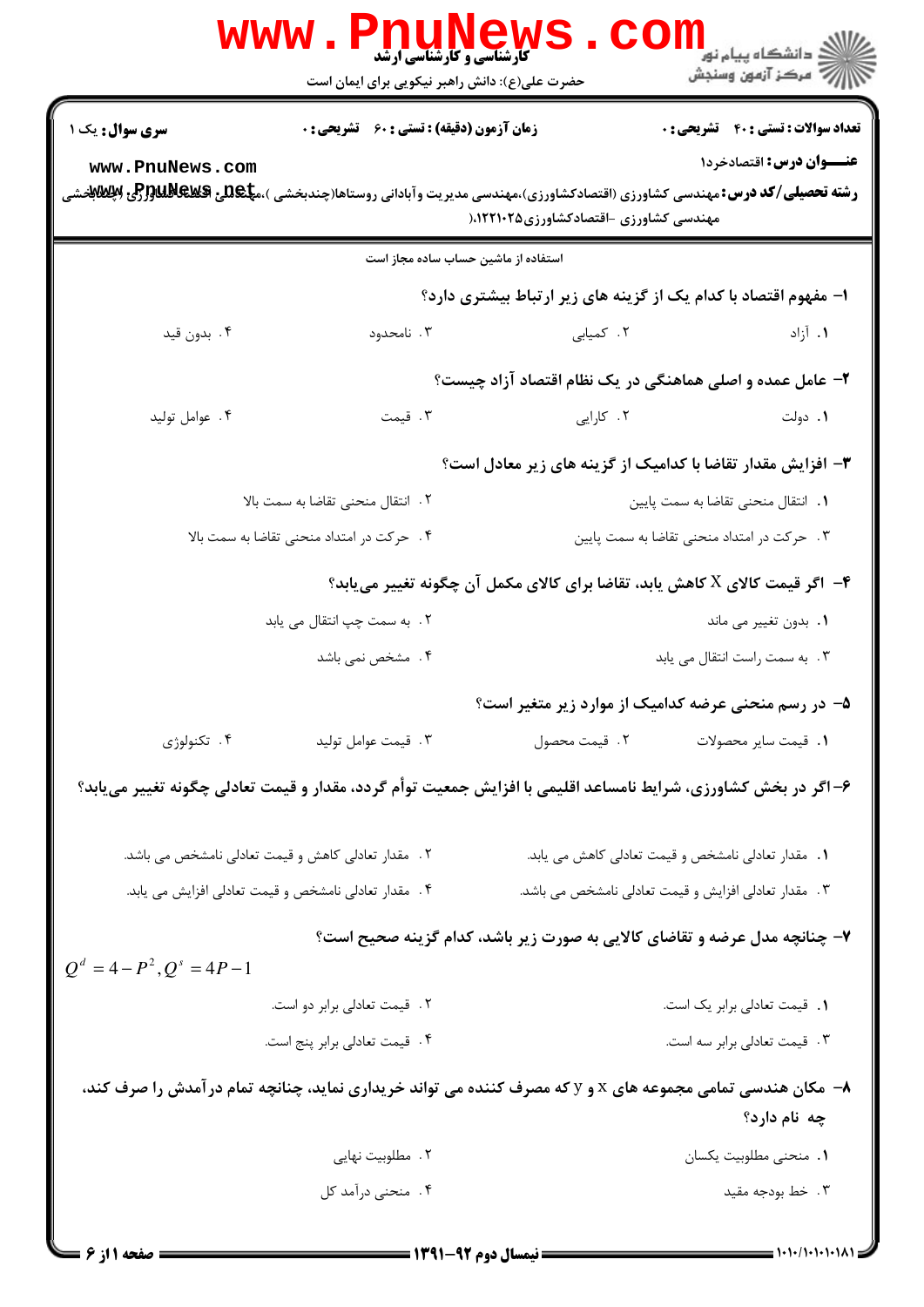| w w w                                               | حضرت علی(ع): دانش راهبر نیکویی برای ایمان است       |                                        | ڪ دانشڪاه پيا <sub>م</sub> نور<br>ا∛ مرڪز آزمون وسنجش                                                                                                                  |
|-----------------------------------------------------|-----------------------------------------------------|----------------------------------------|------------------------------------------------------------------------------------------------------------------------------------------------------------------------|
| <b>سری سوال : ۱ یک</b>                              | <b>زمان آزمون (دقیقه) : تستی : 60 ٪ تشریحی : 0</b>  |                                        | <b>تعداد سوالات : تستي : 40 - تشريحي : 0</b>                                                                                                                           |
| www.PnuNews.com                                     |                                                     | )،مهندسی کشاورزی -اقتصادکشاورزی1۲۲۱۰۲۵ | عنــوان درس: اقتصادخرد۱<br><b>رشته تحصیلی/کد درس:</b> مهندسی کشاورزی (اقتصادکشاورزی)،مهندسی مدیریت وآبادانی روستاها(چندبخشی )،م <b>پگیلی Rپولگالولوپر Aپژلاتابت</b> شی |
|                                                     |                                                     |                                        | ۹- کدامیک از ویژگی های زیر در خصوص منحنی های بی تفاوتی صادق است؟                                                                                                       |
|                                                     |                                                     |                                        | ١. این منحنی ها در بخشی از صفحه مختصات پراکندهاند                                                                                                                      |
|                                                     |                                                     |                                        | ۰۲ این منحنی ها می توانند یکدیگر را قطع کنند                                                                                                                           |
|                                                     |                                                     |                                        | ۰۳ حرکت به سمت مرکز این منحنی ها، مطلوبیت بیشتر را نشان میدهد                                                                                                          |
|                                                     |                                                     |                                        | ۴ . این منحنی ها نسبت به مبدأ مختصات محدب است                                                                                                                          |
|                                                     |                                                     |                                        | ا -۱۰ - چنانچه $\frac{M U x}{P x}$ کوچکتر از $\frac{M U y}{P y}$ باشد، مصرف کننده برای اینکه مطلوبیت خود را حداکثر کند چگونه باید عمل نماید $^{1}$                     |
|                                                     | ۰۲ مقدار کمتری از x و مقدار بیشتری از y خریداری کند |                                        | ۰۱ مقدار بیشتری از x و مقدار کمتری از y خریداری کند                                                                                                                    |
| ۰۴ چنانچه قیمت x افزایش یابد از آن کمتر خریداری کند |                                                     |                                        | ۰۳ چنانچه قیمت y کاهش یابد از آن بیشتر خریداری کند                                                                                                                     |
|                                                     |                                                     |                                        | ا1− تابع مطلوبیت مصرف کننده U=q1q2 و قید بودجه 100=14q2 است. در نقطه بهینه نسبت مطلوبیتهای نهایی کدام<br>است؟                                                          |
|                                                     | $\gamma$ . F $\gamma$ . T $\gamma$ . T              |                                        | $-7.1$                                                                                                                                                                 |
|                                                     |                                                     |                                        | $\cdot$ ۱۲ - در سوال قبلی، مقدار بهینه $q1$ و $q2$ به ترتیب کدام است $\cdot$                                                                                           |
| $\lambda \cdot 94 \cdot 15$                         | $F \cdot 9V \cdot 1V$                               | 9.97.7                                 | 0.970.1                                                                                                                                                                |
|                                                     |                                                     |                                        | ۱۳- در ارتباط با اثر درآمدی تغییر در قیمت یک کالا، کدام گزینه صحیح است؟                                                                                                |
|                                                     | ٢. همیشه بزرگتر از اثر جانشینی است                  |                                        | ۰۱ می تواند منفی یا مثبت باشد                                                                                                                                          |
|                                                     | ۰۴ همیشه منفی است                                   |                                        | ۰۳ همیشه مثبت است                                                                                                                                                      |
|                                                     |                                                     |                                        | ا— تابع مطلوبیت مصرف کننده ای بصورت $1\times 4$ + $U$ = $U$ میباشد. نرخ نهایی جانشینی x به جای y برابر کدامیک از گزینههای $\bullet$<br>زیر میباشد؟                     |
| $-10$ . ۴                                           | $\cdot/\Delta$ . $\Upsilon$                         | $-\tau$ . $\tau$                       | Y.1                                                                                                                                                                    |
|                                                     |                                                     |                                        | ۱۵- منحنی تقاضا به واسطه کدامیک از منحنی های زیر استخراج میگردد؟                                                                                                       |
| ۰۴ مسیر توسعه                                       | ۰۳ انگل                                             | ۰۲ درآمد مصرف                          | ٠١. قيمت مصرف                                                                                                                                                          |
|                                                     |                                                     |                                        | 1.1.11.1.1.1A1                                                                                                                                                         |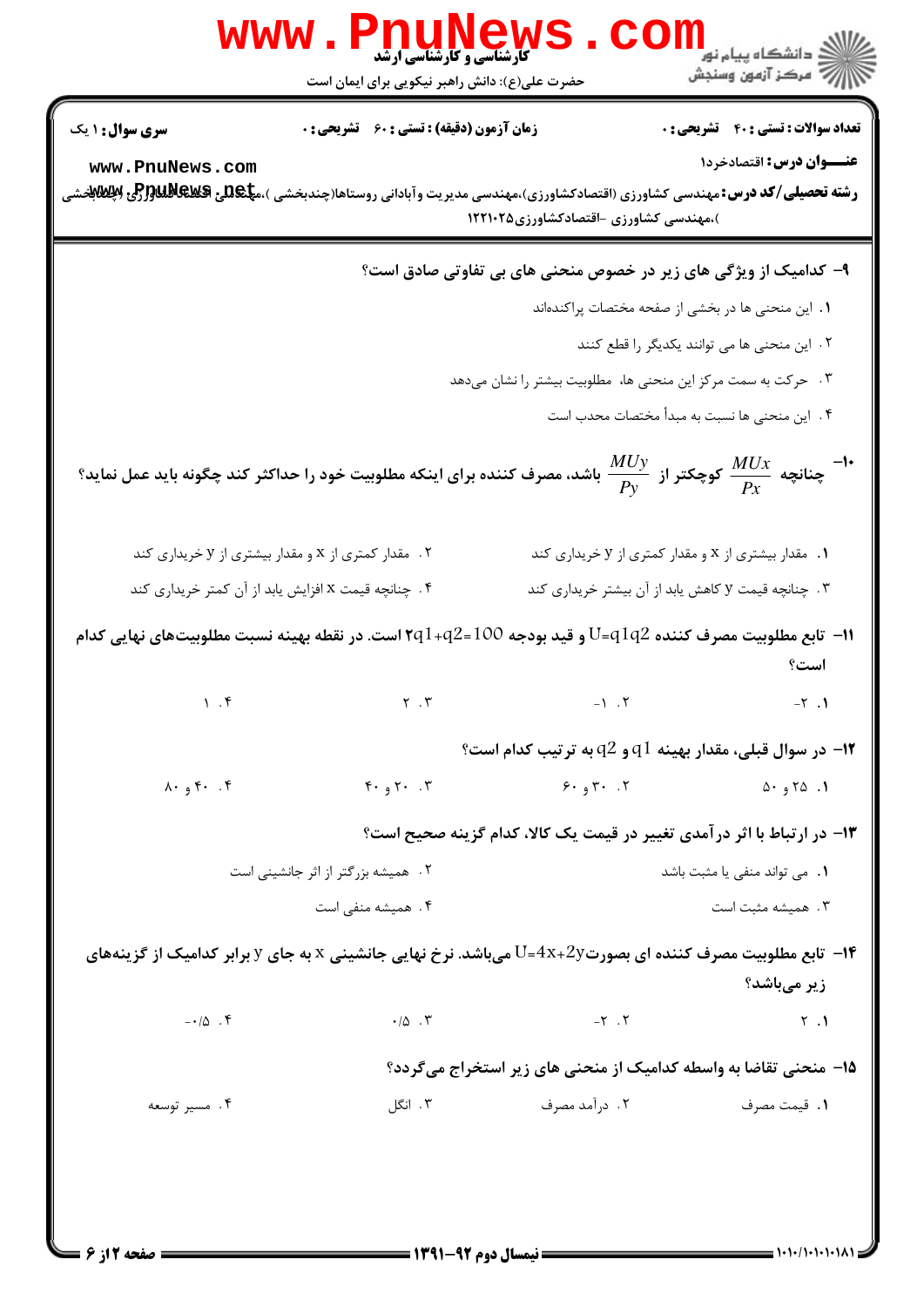| WWW . PI<br><b>کارشناسی و کارشناسی ارشد</b><br>حضرت علی(ع): دانش راهبر نیکویی برای ایمان است                                                                                                                                                | ڪ دانشڪاه پيام نور ■<br>//<br>// مرکز آزمون وسنڊش                                        |
|---------------------------------------------------------------------------------------------------------------------------------------------------------------------------------------------------------------------------------------------|------------------------------------------------------------------------------------------|
| <b>سری سوال :</b> ۱ یک<br><b>زمان آزمون (دقیقه) : تستی : 60 ٪ تشریحی : 0</b><br>www.PnuNews.com<br><b>رشته تحصیلی/کد درس:</b> مهندسی کشاورزی (اقتصادکشاورزی)،مهندسی مدیریت وآبادانی روستاها(چندبخشی )،م <b>پلیدی پیشگللهاورطی اپیستی</b> شی | <b>تعداد سوالات : تستي : 40 - تشريحي : 0</b><br>عنـــوان درس: اقتصادخرد۱                 |
|                                                                                                                                                                                                                                             | )،مهندسی کشاورزی -اقتصادکشاورزی۱۲۲۱۰۲۵                                                   |
|                                                                                                                                                                                                                                             | ۱۶–۔تقاضا برای کالایی کاملا کشش پذیر است. این مسأله با کدام گزینه معادل است؟             |
| ۲. مصرف کننده در قبال تغییر قیمت، بی تفاوت باشد                                                                                                                                                                                             | ٠١. كاهش قيمت باعث افزايش مقدار تقاضا شود                                                |
| ۰۴ کاهش قیمت موجب کاهش مقدار تقاضا گردد                                                                                                                                                                                                     | ۰۳ مصرف کننده در قبال تغییر قیمت، بسیار حساس باشد                                        |
| ۱۷– در یک منحنی تقاضا که بصورت خطی است که محورهای مقدار و قیمت را قطع کرده است، وضعیت تقاضا از پایین به بالا                                                                                                                                | چگونه است؟                                                                               |
| ٢. كشش ناپذير/ كشش صفر/ كشش پذير                                                                                                                                                                                                            | ۰۱ كشش پذير/ كشش صفر/ كشش ناپذير                                                         |
| ۰۴ کشش ناپذیر/ کشش واحد/ کشش پذیر                                                                                                                                                                                                           | ۰۳ کشش پذیر / کشش واحد/ کشش ناپذیر                                                       |
|                                                                                                                                                                                                                                             | ۱۸- کشش تقاضا برای یک کالا با تعداد کم کالای جانشین چگونه است؟                           |
| ۴. بی نهایت<br>۰۳ صفر                                                                                                                                                                                                                       | ۰۲ بزرگتر از یک<br>۰۱ کوچکتر از یک                                                       |
|                                                                                                                                                                                                                                             | ۱۹– درصورت کاهش قیمت کالا، کدامیک از موارد زیر در رابطه با مخارج کل مصرف کننده صحیح است. |
|                                                                                                                                                                                                                                             | 1. درصورتيكه تقاضا باكشش باشد، مخارج كل مصرف كننده كاهش مىيابد.                          |
|                                                                                                                                                                                                                                             | ۲ . درصورتیکه تقاضا بی کشش باشد، مخارج کل مصرف کننده کاهش می بابد.                       |
|                                                                                                                                                                                                                                             | ۰۳ درصورتیکه تقاضا دارای کشش واحد باشد، مخارج کل به اندازه تغییر قیمت کاهش می یابد.      |
|                                                                                                                                                                                                                                             | ۰۴ در هر صورت مخارج کل کاهش مییابد                                                       |
|                                                                                                                                                                                                                                             | <b>۲۰</b> - کشش درآمدی تقاضای کدام گروه از کالاهای زیر بین صفر و یک قرار دارد؟           |
| ۴. كالاهاى جانشين<br>۰۳ کالاهای ضروری                                                                                                                                                                                                       | ۲. کالاهای پست<br>۱. كالاهاى لوكس                                                        |
|                                                                                                                                                                                                                                             | ٢١−  در نقطه حداكثر توليد متوسط، كدام گزينه صحيح است؟                                    |
| ۰۲ تولید کل حداکثر است                                                                                                                                                                                                                      | ٠١. توليد كل صفر است                                                                     |
| ۰۴ تولید نهایی برابر تولید متوسط است                                                                                                                                                                                                        | ۰۳ تولید نهایی منفی است                                                                  |
| اگر تابع تولید مؤسسه ای بصورت $X^2+5X^2+2X^3+2X^3+Y=\frac{-1}{3}$ باشد، بهازای چه مقدار از x میزان تولید متوسط و تولید $^{-17}$                                                                                                             |                                                                                          |
| $\Delta$ . $\mathfrak{F}$                                                                                                                                                                                                                   | نهایی با هم برابر میشوند؟                                                                |
| $\mathbf{r}$ . $\mathbf{r}$<br>صفحه ۱۳ از ۶                                                                                                                                                                                                 | $\mathbf{r}$ . $\mathbf{r}$<br>$\setminus$ .<br>== نیمسال دوم 92-1391 =                  |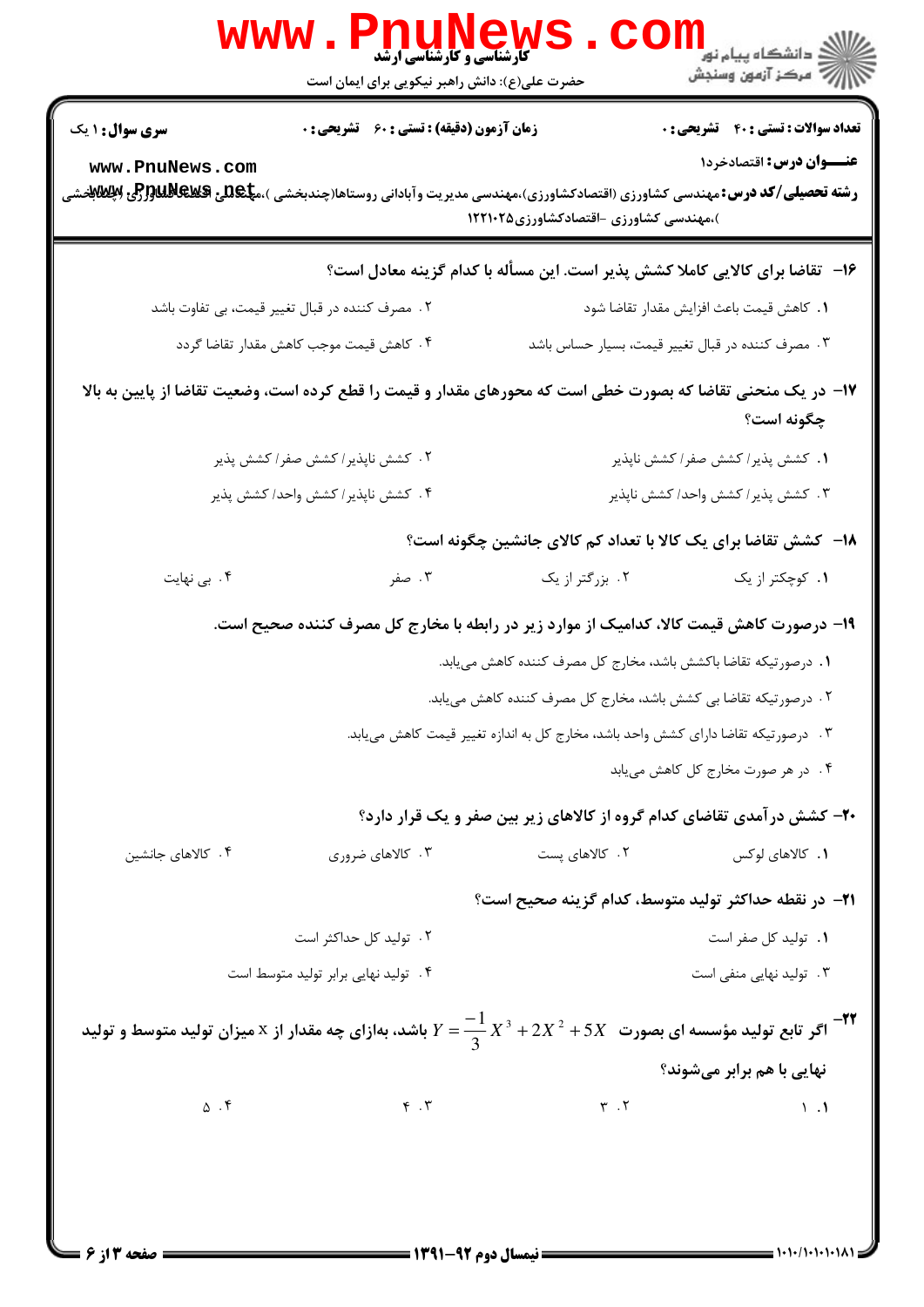| <b>زمان آزمون (دقیقه) : تستی : 60 ٪ تشریحی : 0</b><br>$\gamma \vee \ldots \vee$<br>۰۳ ثابت می ماند.<br>FC.7 | )،مهندسی کشاورزی -اقتصادکشاورزی۱۲۲۱۰۲۵<br>19.7<br>٢. افزايش مي يابد.<br>$VC$ $.7$ | <b>تعداد سوالات : تستی : 40 - تشریحی : 0</b><br>عنـــوان درس: اقتصادخرد۱<br><b>رشته تحصیلی/کد درس:</b> مهندسی کشاورزی (اقتصادکشاورزی)،مهندسی مدیریت وآبادانی روستاها(چندبخشی )،م <b>پلیدی Bیکلهایاو[عجی اپلانابان</b> ت<br>۲۳- مفهوم قانون بازده نزولی کدام است؟<br>۰۱ کاهش تولید نهایی نهاده متغیر با بکارگیری بیشتر نهاده متغیر<br>۲. کاهش تولید متوسط نهاده متغیر با بکارگیری بیشتر نهاده متغیر<br>۰۳ کاهش تولید کل نهاده متغیر به دلیل بکارگیری بیشتر نهاده متغیر<br>۴. کاهش تولید نهایی نهاده متغیر به دلیل کاهش تولید کل<br>۲۴− تابع تولید Q=KL+3K+L مفروض است. چنانچه r(قیمت هر واحد K) و W(قیمت هر واحد L) به ترتیب ۸ و ۱۲ و بودجه<br>بنگاه نیز معادل ۲۱۲ باشد، مقدار K در تولید حداکثر برابر کدام گزینه است؟<br>10.1<br><b>۲۵</b> - منحنی LAC در شرایط وجود صرفه های ناشی از مقیاس در یک بنگاه، چگونه تغییر مییابد؟<br>۰۱ کاهش می یابد.<br>۲۶– در بلندمدت، کدام گزینه وجود ندارد؟<br>AC.1<br>۲۷- تابع هزینه یک مؤسسه تولیدی به صورت زیر است، هزینه متوسط متغیر ۲۰ واحد تولید برابر چند است؟ |
|-------------------------------------------------------------------------------------------------------------|-----------------------------------------------------------------------------------|------------------------------------------------------------------------------------------------------------------------------------------------------------------------------------------------------------------------------------------------------------------------------------------------------------------------------------------------------------------------------------------------------------------------------------------------------------------------------------------------------------------------------------------------------------------------------------------------------------------------------------------------------------------------------------------------------------------------------------------------------------------------------------------------------------------------------------------------------------------------------------------------------------------------------------------------------------------------------------------------------|
|                                                                                                             |                                                                                   |                                                                                                                                                                                                                                                                                                                                                                                                                                                                                                                                                                                                                                                                                                                                                                                                                                                                                                                                                                                                      |
|                                                                                                             |                                                                                   |                                                                                                                                                                                                                                                                                                                                                                                                                                                                                                                                                                                                                                                                                                                                                                                                                                                                                                                                                                                                      |
|                                                                                                             |                                                                                   |                                                                                                                                                                                                                                                                                                                                                                                                                                                                                                                                                                                                                                                                                                                                                                                                                                                                                                                                                                                                      |
|                                                                                                             |                                                                                   |                                                                                                                                                                                                                                                                                                                                                                                                                                                                                                                                                                                                                                                                                                                                                                                                                                                                                                                                                                                                      |
|                                                                                                             |                                                                                   |                                                                                                                                                                                                                                                                                                                                                                                                                                                                                                                                                                                                                                                                                                                                                                                                                                                                                                                                                                                                      |
|                                                                                                             |                                                                                   |                                                                                                                                                                                                                                                                                                                                                                                                                                                                                                                                                                                                                                                                                                                                                                                                                                                                                                                                                                                                      |
|                                                                                                             |                                                                                   |                                                                                                                                                                                                                                                                                                                                                                                                                                                                                                                                                                                                                                                                                                                                                                                                                                                                                                                                                                                                      |
|                                                                                                             |                                                                                   |                                                                                                                                                                                                                                                                                                                                                                                                                                                                                                                                                                                                                                                                                                                                                                                                                                                                                                                                                                                                      |
|                                                                                                             |                                                                                   |                                                                                                                                                                                                                                                                                                                                                                                                                                                                                                                                                                                                                                                                                                                                                                                                                                                                                                                                                                                                      |
|                                                                                                             |                                                                                   |                                                                                                                                                                                                                                                                                                                                                                                                                                                                                                                                                                                                                                                                                                                                                                                                                                                                                                                                                                                                      |
|                                                                                                             |                                                                                   |                                                                                                                                                                                                                                                                                                                                                                                                                                                                                                                                                                                                                                                                                                                                                                                                                                                                                                                                                                                                      |
|                                                                                                             |                                                                                   |                                                                                                                                                                                                                                                                                                                                                                                                                                                                                                                                                                                                                                                                                                                                                                                                                                                                                                                                                                                                      |
|                                                                                                             |                                                                                   |                                                                                                                                                                                                                                                                                                                                                                                                                                                                                                                                                                                                                                                                                                                                                                                                                                                                                                                                                                                                      |
|                                                                                                             |                                                                                   |                                                                                                                                                                                                                                                                                                                                                                                                                                                                                                                                                                                                                                                                                                                                                                                                                                                                                                                                                                                                      |
| $Y \wedge \wedge \cdot Y$                                                                                   | Y9.7                                                                              | 1. 417                                                                                                                                                                                                                                                                                                                                                                                                                                                                                                                                                                                                                                                                                                                                                                                                                                                                                                                                                                                               |
|                                                                                                             |                                                                                   | ۲۸– اگر تابع هزینه متوسط به صورت زیر باشد، تابع هزینه نهایی کدام است؟                                                                                                                                                                                                                                                                                                                                                                                                                                                                                                                                                                                                                                                                                                                                                                                                                                                                                                                                |
|                                                                                                             |                                                                                   |                                                                                                                                                                                                                                                                                                                                                                                                                                                                                                                                                                                                                                                                                                                                                                                                                                                                                                                                                                                                      |
| $MC = 3Q + 4$ .                                                                                             |                                                                                   | $MC = 3Q^2 + 4$                                                                                                                                                                                                                                                                                                                                                                                                                                                                                                                                                                                                                                                                                                                                                                                                                                                                                                                                                                                      |
|                                                                                                             |                                                                                   |                                                                                                                                                                                                                                                                                                                                                                                                                                                                                                                                                                                                                                                                                                                                                                                                                                                                                                                                                                                                      |
| ۰۳ بین صفر و یک                                                                                             | ۰۲ یک                                                                             | ۰۱ صفر                                                                                                                                                                                                                                                                                                                                                                                                                                                                                                                                                                                                                                                                                                                                                                                                                                                                                                                                                                                               |
|                                                                                                             |                                                                                   |                                                                                                                                                                                                                                                                                                                                                                                                                                                                                                                                                                                                                                                                                                                                                                                                                                                                                                                                                                                                      |
| ۰۳ متوقف می شود .                                                                                           | ۲. کاهش می یابد                                                                   | 1. افزايش مي يابد                                                                                                                                                                                                                                                                                                                                                                                                                                                                                                                                                                                                                                                                                                                                                                                                                                                                                                                                                                                    |
|                                                                                                             |                                                                                   | $MC = 3Q^2 + 4Q^{-1}$<br><b>۲۹</b> - شیب منحنی تقاضا برای محصول یک بنگاه در شرایط رقابت کامل کدام است؟<br>۳۰– تولید یک بنگاه رقابتی در نقطه تعطیلی بنگاه، چگونه تغییر می کند؟                                                                                                                                                                                                                                                                                                                                                                                                                                                                                                                                                                                                                                                                                                                                                                                                                        |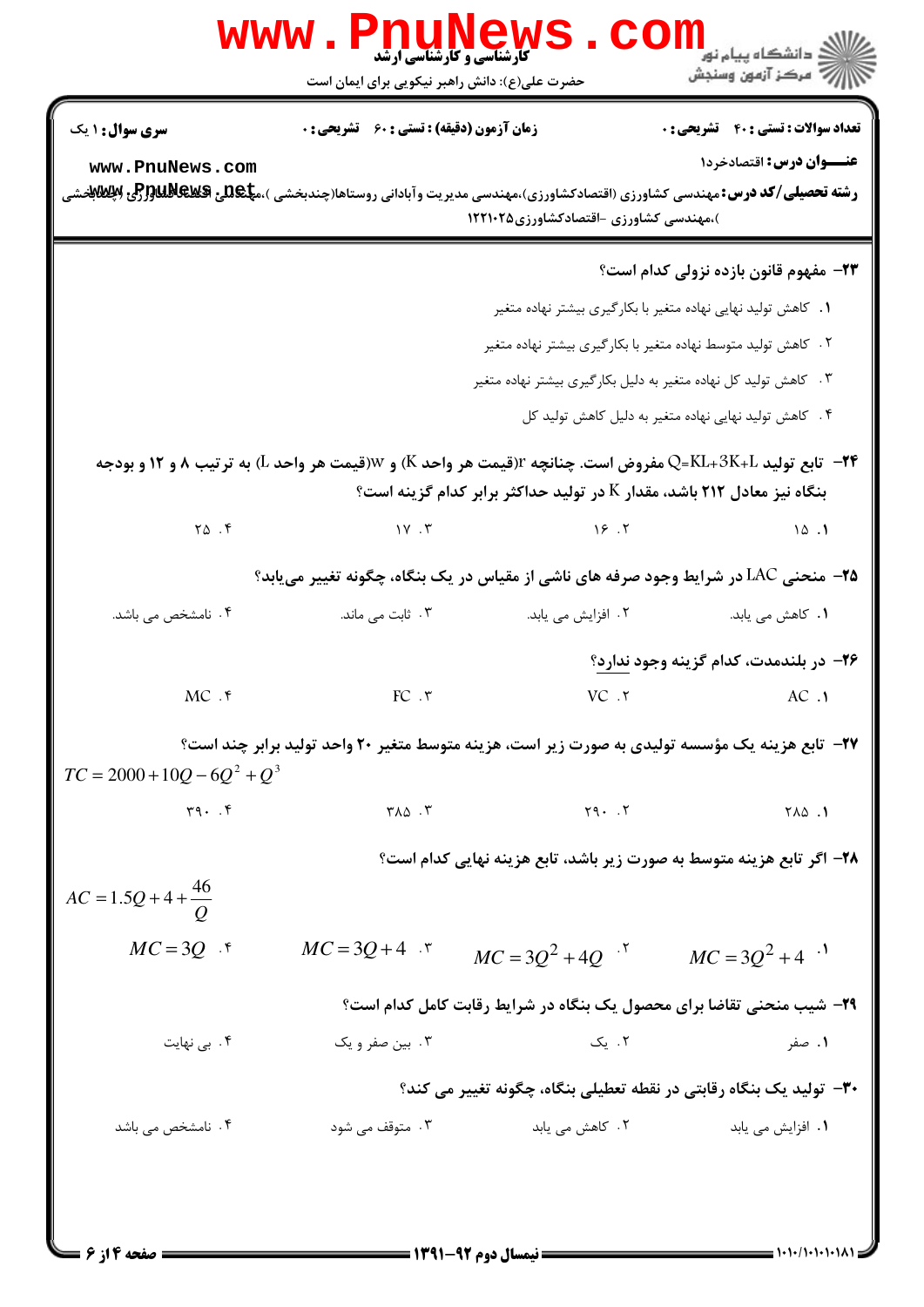|                                                                                                                                                 | <b>گارشناسی و کارشناسی ارشد</b>                    |                                                                                        |  |
|-------------------------------------------------------------------------------------------------------------------------------------------------|----------------------------------------------------|----------------------------------------------------------------------------------------|--|
|                                                                                                                                                 | حضرت علی(ع): دانش راهبر نیکویی برای ایمان است      | ر دانشڪاه پيام نور <mark>−</mark><br>ا∛ مرکز آزمون وسنجش                               |  |
| <b>سری سوال : ۱ یک</b>                                                                                                                          | <b>زمان آزمون (دقیقه) : تستی : 60 ٪ تشریحی : 0</b> | <b>تعداد سوالات : تستي : 40 - تشريحي : 0</b>                                           |  |
| www.PnuNews.com                                                                                                                                 |                                                    | عنــوان درس: اقتصادخرد١                                                                |  |
| <b>رشته تحصیلی/کد درس:</b> مهندسی کشاورزی (اقتصادکشاورزی)،مهندسی مدیریت وآبادانی روستاها(چندبخشی )،م <b>پلیلیا پیلی پالیلاپاوی پاپلاتاپوت</b> ی |                                                    | )،مهندسی کشاورزی -اقتصادکشاورزی1۲۲۱۰۲۵                                                 |  |
|                                                                                                                                                 |                                                    | ۳۱– کدام گزینه منجر به ایجاد سود صفر در بلندمدت و در بازار رقابت کامل میگردد؟          |  |
| ۲. وجود بازده ثابت نسبت به مقياس                                                                                                                |                                                    | ۰۱ در دسترس بودن اطلاعات                                                               |  |
| ۰۴ ورود و خروج آزادانه                                                                                                                          |                                                    | ۰۳ تولید محصول همگن                                                                    |  |
| 32- منحنی عرضه بلندمدت صنعت تحت چه شرایطی دارای شیب فزاینده میباشد؟                                                                             |                                                    |                                                                                        |  |
|                                                                                                                                                 |                                                    | ٠. همزمان با افزايش توليد، قيمت نهاده ها نيز افزايش يابد                               |  |
|                                                                                                                                                 |                                                    | ۲ .   همزمان با افزایش تولید، قیمت نهاده ها کاهش یابد                                  |  |
|                                                                                                                                                 |                                                    | ۰۳ همزمان با افزایش تولید، قیمت نهاده ها ثابت بماند                                    |  |
|                                                                                                                                                 |                                                    | ۰۴ تمامی بنگاههای موجود در صنعت دارای هزینه یکسان باشند                                |  |
| $TC$ یک بنگاه در بازار رقابت کامل با تابع تقاضای P=20 روبروست. چنانچه هزینه کل این بنگاه به صورت $-$ 50 $2^2+50$                                |                                                    |                                                                                        |  |
|                                                                                                                                                 |                                                    | باشد، سود این بنگاه کدام است؟                                                          |  |
| $\Delta$ . $\mathbf f$                                                                                                                          | ۰۳ صفر                                             | $\Delta$ . T<br>$1 \cdot \cdot$ .1                                                     |  |
|                                                                                                                                                 |                                                    | ۳۴- کدام گزینه بهترین تعریف از بنگاه انحصاری را بیان می کند؟                           |  |
| ۰۲ بنگاهی که توانایی تغییر قیمت در صنعت را ندارد.                                                                                               |                                                    | ۰۱ بنگاهی که سهم عمده ای از تولید صنعت را در اختیار دارد.                              |  |
| ۴. بنگاهی که محصولش هیچ جانشینی نزدیکی ندارد.                                                                                                   |                                                    | ۰۳ بنگاهی که با منحنی تقاضای افقی مواجه است.                                           |  |
|                                                                                                                                                 |                                                    | ۳۵- تعداد بنگاهها در بازار رقابت کامل، انحصار کامل و رقابت انحصاری به ترتیب چگونه است؟ |  |
| ۰۲ بسیار زیاد- یکی- زیاد                                                                                                                        |                                                    | ۰۱ زیاد – یکی – بسیار زیاد                                                             |  |
| ۰۴ بسیار زیاد-اندک- زیاد                                                                                                                        |                                                    | ۰۳ زیاد-اندک-بسیار زیاد                                                                |  |
| اگر تابع در آمد کل $X^2$ $X^2 = 7R - 6$ و هزینه کل $1+T$ $C = 2X + 1$ باشد، به ازای چه مقدار $X$ سود ماکزیمم است؟ $\bullet$                     |                                                    |                                                                                        |  |
| $\Delta$ . ۴                                                                                                                                    | $\mathfrak{r}$ . $\mathfrak{r}$                    | $\mathbf{r}$ . $\mathbf{r}$<br>Y.1                                                     |  |
|                                                                                                                                                 |                                                    | ۳۷– در ارتباط با دامپینگ کدام گزینه صحیح است؟                                          |  |
| ٢. روشي در ارتقاى كارايي انحصار گر است.                                                                                                         |                                                    | ٠١. نوعي تبعيض قيمت در بازار هاي بين المللي است.                                       |  |
| ۰۴ یکی از دلایل ایجاد انحصار است.                                                                                                               |                                                    | ۰۳ روشی در کنترل انحصارگر است.                                                         |  |
|                                                                                                                                                 |                                                    |                                                                                        |  |